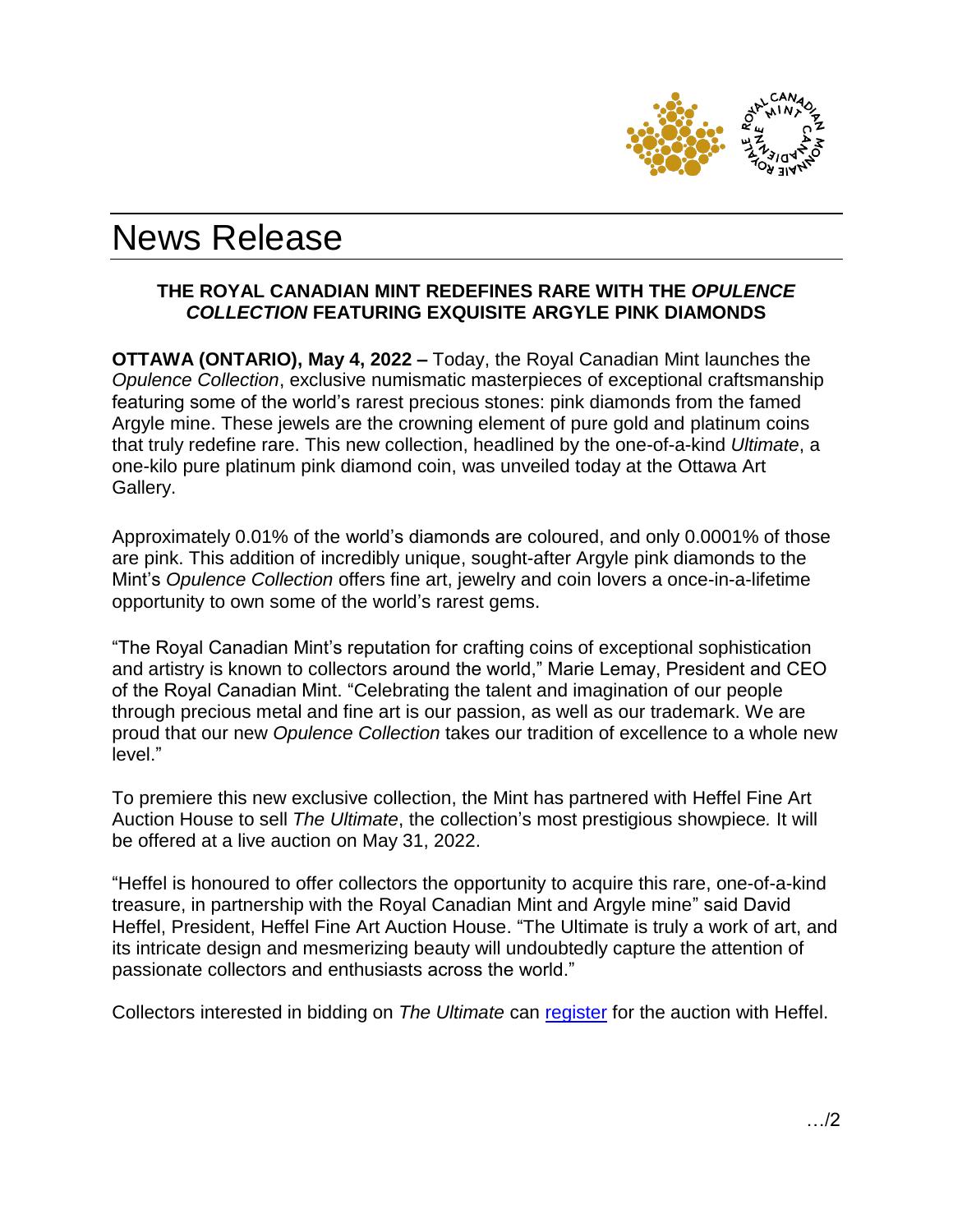### **About the Opulence Collection**

The *Opulence Collection,* featuring pink diamond coins in its inaugural year*,* is the result of an exciting collaboration with the Royal Canadian Mint and Crossworks Manufacturing, a Canadian company and Authorized Partner of Argyle Pink Diamonds. With Rio Tinto's Argyle mine closing in 2020, the pink diamonds adorning the pure gold and platinum coins are among the rarest in the world, making the pieces truly unique.

"This limited edition collaboration is really exceptional in terms of its artistry, rarity and value, and we are very proud to be a part of this story," said Patrick Coppens, General Manager, Sales and Marketing, Rio Tinto Diamonds.

"There's a story of pride to tell here - an artisanal story of Canadian craftsmanship producing creations of extreme scarcity that will be sought after around the world," said Itay Ariel, Executive Director, Sales and Operation, Crossworks Manufacturing Ltd.

Released in very low mintages, the Pink Diamond coins consist of: *The Ultimate*: One-kilo \$2,500 99.95% Pure Platinum Coin - Worldwide mintage of one *Splendour*: 10 oz. \$1,250 99.95% Pure Platinum Coin - Worldwide mintage of five *Grandeur*: 2 oz. \$350 99.95% Pure Platinum Coin - Worldwide mintage of 30 *Treasure:* 1 oz. \$200 Pure Gold Coin – Worldwide mintage of 400

The exclusive numismatic works of art from the *Opulence Collection*, can be directly ordered from the Mint at 1-800-267-1871 in Canada, 1-800-268-6468 in the US, or at [www.mint.ca.](http://www.mint.ca/) Kunming Diamonds is the Premier Global Distributor of *Opulence Collection* products.

For an in-depth look at the *Opulence Collection*, visit [www.mint.ca/opulence.](http://www.mint.ca/opulence) Images and video of these spectacular pink diamond coins are available [here.](https://www.dropbox.com/sh/znrse2semxlexga/AABfQtVy6KKpC_PXKf6k8dkJa?dl=0)

#### **About Royal Canadian Mint**

The Royal Canadian Mint is the Crown corporation responsible for the minting and distribution of Canada's circulation coins. The Mint is one of the largest and most versatile mints in the world, offering a wide range of specialized, high quality coinage products and related services on an international scale. For more information on the Mint, its products and services, visit [www.mint.ca.](http://www.mint.ca/) Follow the Mint on [Twitter,](https://twitter.com/CanadianMint) [Facebook](https://www.facebook.com/CanadianMint/) and [Instagram.](https://www.instagram.com/canadianmint/)

#### **About Heffel Fine Art Auction House**

Since 1978, Heffel has connected passionate collectors across the world with outstanding works of art, with sales totaling three quarters of a billion dollars. With offices in Toronto, Vancouver, Montreal, Ottawa and Calgary, Heffel has the most experienced team of fine art specialists in Canada and provides superior client service to both sellers and buyers internationally.